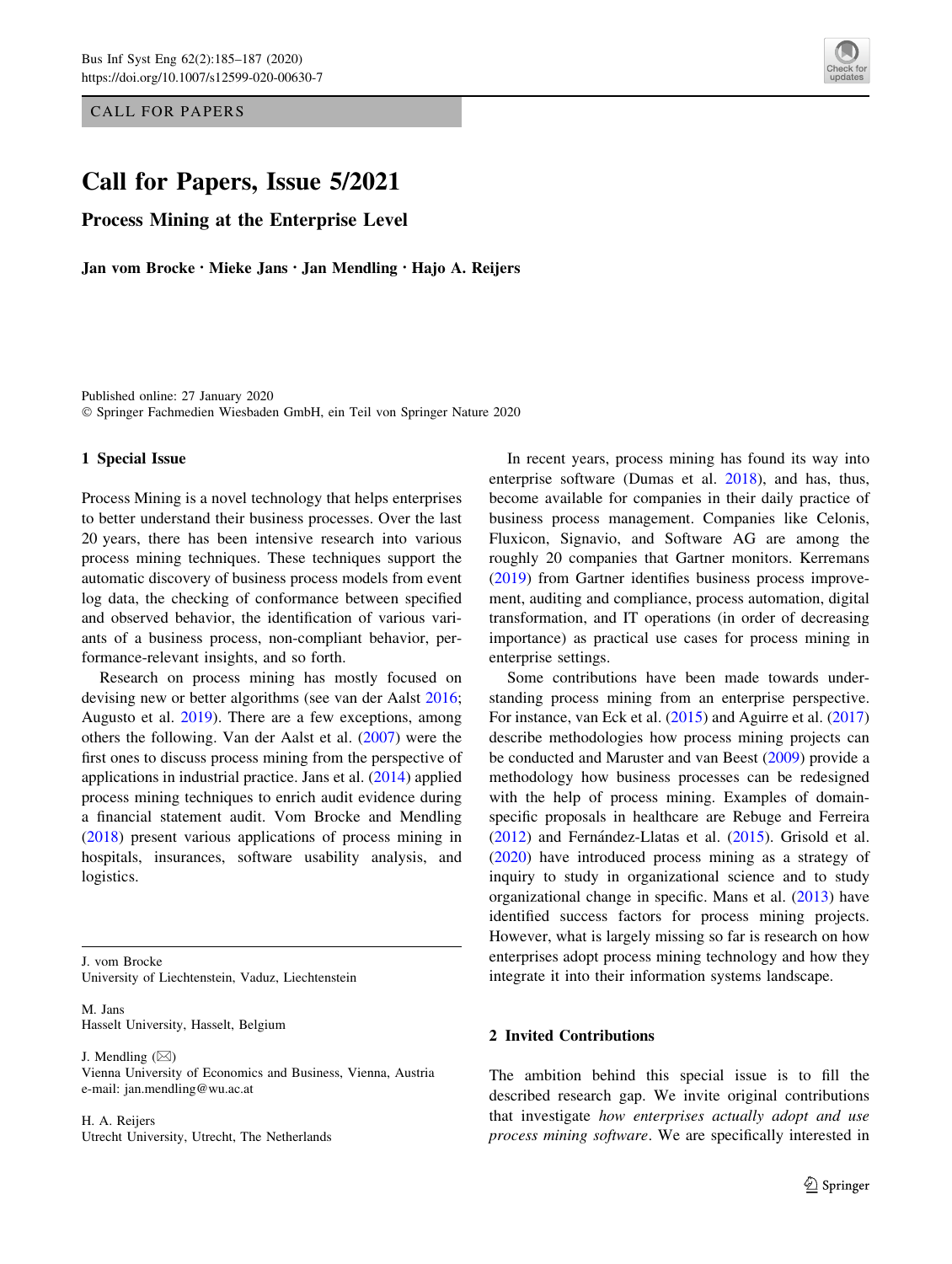<span id="page-1-0"></span>submissions that make use of the extensive set of theories that have been discussed in information systems research and organizational science. These contributions are expected to utilize empirical research methods such as case studies, surveys, experiments (to name but a few) towards leveraging insights into how and why enterprises succeed or fail when adopting and using process mining software.

Topics that are welcomed include, but are not limited to the following:

- How is process mining used and adopted at the enterprise level?
- What is the potential of using various types of data in process mining?
- How does process mining complement other approaches and technologies?
- How do enterprises build suitable data sets?
- What are the implications for management of using process mining?
- Which governance structures do enterprises develop for process mining?
- How do enterprises calculate the business case of process mining?
- How does process mining change organizational culture?
- How does process mining change the required skill sets of tool users?
- How is process mining integrated into the IT landscape?
- How is process mining integrated with existing business process methodologies?
- How is process mining adopted in specific application domains, e.g., accounting, health, finance, HR, tax, etc.?
- How is process mining used to support digital transformation initiatives?
- What strategic implications for enterprises emerge from process mining usage?
- What is the business impact of adopting process mining?
- What is the overall business value of process mining?
- What is the transformative nature of process mining at the enterprise level?
- etc.

# 3 Submission Guidelines

Please submit papers by 1 Nov 2020 at the latest via the journal's online submission system ([http://www.editor](http://www.editorialmanager.com/buis/) [ialmanager.com/buis/\)](http://www.editorialmanager.com/buis/). Please observe the instructions regarding the format and size of contributions to Business & Information Systems Engineering (BISE). Papers should

adhere to the general BISE author guidelines [\(http://www.](http://www.bise-journal.com/author_guidelines) [bise-journal.com/author\\_guidelines](http://www.bise-journal.com/author_guidelines)).

All papers will be reviewed anonymously (double-blind process) by at least two referees with regard to relevance, originality, and research quality. In addition to the editors of the journal, including those of this special focus, distinguished international scholars will be involved in the review process.

## 4 Schedule

| Submission<br>Deadline    | 01 Nov 2020                                                                  |
|---------------------------|------------------------------------------------------------------------------|
| Author<br>Notification    | 1 06 Jan 2021                                                                |
| Completion<br>Revision    | 1 01 March 2021                                                              |
| Author<br>Notification    | 2 15 April 2021                                                              |
| Completion<br>Revision    | 2 22 May 2021                                                                |
| Final Workshop<br>Meeting | with ECIS 2021 in Timisoara, Romania<br>(mandatory of acceptance candidates) |
|                           |                                                                              |

## References

- Aguirre S, Parra C, Sepúlveda M (2017) Methodological proposal for process mining projects. Int J Bus Process Integr Manag 8(2):102–113
- Augusto A, Conforti R, Dumas M, La Rosa M, Maggi FM, Marrella A, Mecella M, Soo A (2019) Automated discovery of process models from event logs: review and benchmark. IEEE Trans Knowl Data Eng 31(4):686–705
- Dumas M, La Rosa M, Mendling J, Reijers HA (2018) Fundamentals of business process management, 2nd edn. Springer, Heidelberg
- Fernández-Llatas C, Lizondo A, Monton E, Benedí J-M, Traver V (2015) Process mining methodology for health process tracking using real-time indoor location systems. Sensors 15(12):29821–29840
- Grisold T, Wurm B, Mendling J, vom Brocke J (2020) Using process mining to support theorizing about change in organizations. In: Proceedings HICSS 2020
- Jans M, Alles MG, Vasarhelyi MA (2014) A field study on the use of process mining of event logs as an analytical procedure in auditing. Account Rev 89(5):1751–1773
- Kerremans M (2019) Market guide for process mining. Gartner Report
- Mans R, Reijers HA, Berends H, Bandara W, Prince R (2013) Business process mining success. In: Proceedings ECIS 2013, pp 89 ff
- Maruster L, van Beest NRTP (2009) Redesigning business processes: a methodology based on simulation and process mining techniques. Knowl Inf Syst 21(3):267–297
- Rebuge A, Ferreira DR (2012) Business process analysis in healthcare environments: a methodology based on process mining. Inf Syst 37(2):99–116
- van der Aalst WMP (2016) Process mining—data science in action, 2nd edn. Springer, Heidelberg